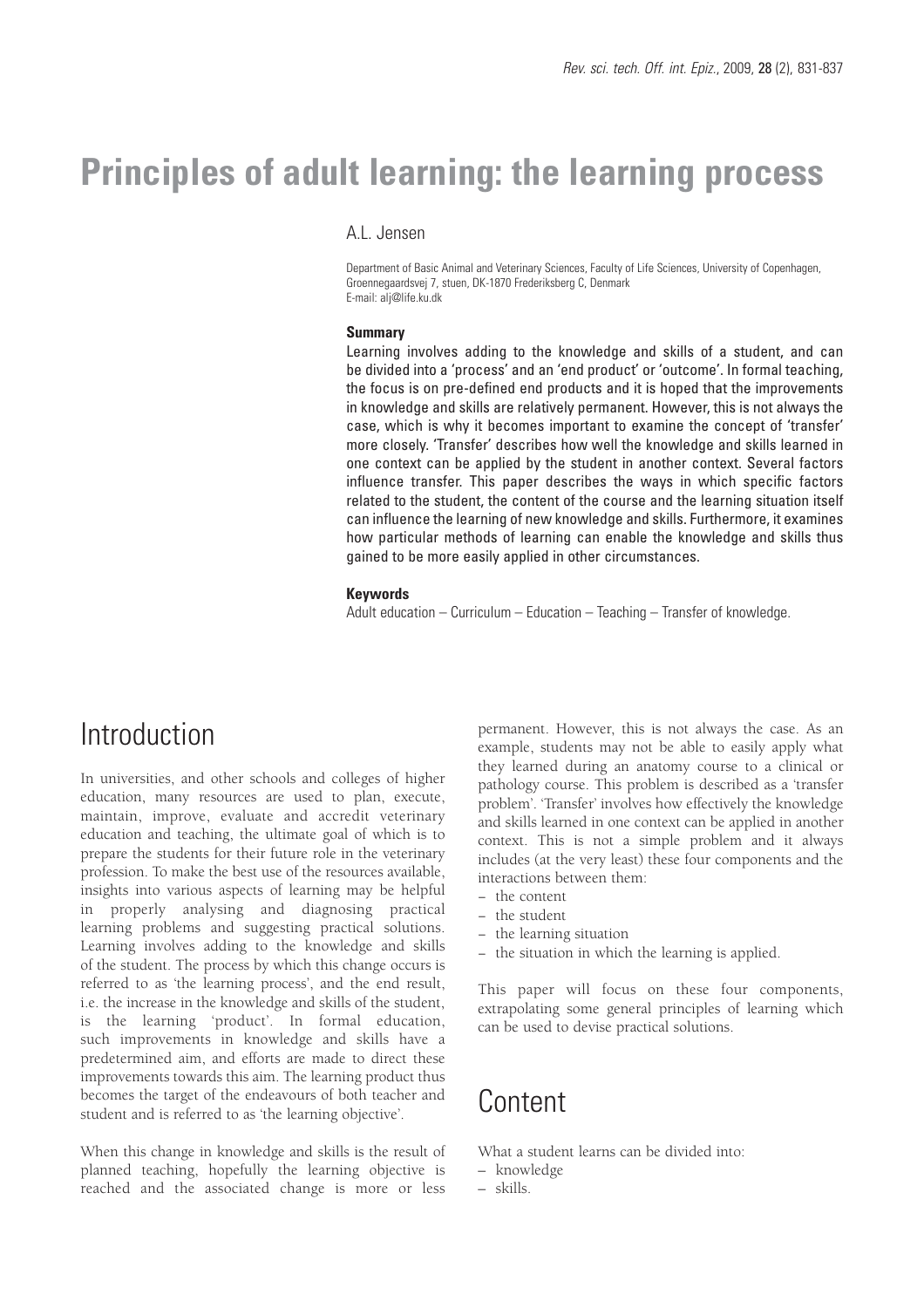Skills can be further subdivided into, approximately:

- 'thinking skills'
- 'manual skills'
- 'social skills'.

Thinking skills are acquired through studying a body of knowledge, and are often divided into:

– lower-level thinking skills (e.g. rote learning without understanding, enumeration, description, paraphrasing)

– higher-level thinking skills (e.g. learning how to learn, problem identification, problem solving, evaluating, hypothesising and critical thinking).

Higher-level thinking skills and social skills can be used in different subject areas and contexts and are often referred to as 'generic skills'. In generic skills, there are typically no conclusively right or wrong answers or ways of doing things. Other skills, such as motor skills (e.g. how to perform an operation or laboratory experiment) can basically be performed either in a right way or a wrong way, and are often founded on rules and objective facts.

How then should learning objectives be described? Descriptions of the learning objectives are used as 'road signs' on the desired pathway of changes. In the overall curriculum, the learning objectives can be formulated in general terms, for example, as goals or aims, whereas in course curricula they must be more specific so that students know exactly what to aim for. The only way that people can appreciate that learning has occurred in another person is by observing an improvement in the ability of that person to do, say, write, perform or act. In other words, a teacher can only appreciate that a student has learned something when the teacher notes a change in the observable behaviour of that student. It therefore appears logical that a description of the learning objective should define the type of observable behaviour to be expected as the end result. Useful aids in this process can be found in Biggs (1) and Ferris and Aziz (5).

# The student

In their five-stage model of human skills development (2), Dreyfus and Dreyfus describe the way in which an adult progresses from a novice state, with analytical and rulefollowing behaviour, to an expert state, with intuitive behaviour based on accumulated concrete experiences and an unconscious ability to relate new situations to remembered ones. So it would seem that people with increasing experience move along a continuum from recognising and applying facts and standard rules to being able to develop and test new forms of understanding and action when familiar ways of thinking and acting fail (4).

A second personal factor concerns how performance is affected by the ability to cope. A key component in coping is the amount of energy that a person possesses to meet new situations. The theory of 'margin' (7) conceptualises this in a simple way, by noting that margin (M) is the balance between load (L) and power (P). The more power, or lesser load, the more margin to participate in learning. Load includes such factors as: available time, presence of family and friends, workload, personal aspirations, hopes and desires. Power includes such factors as: external support, economic circumstances, social abilities, motivation and acquired skills that contribute to effective performance. From this, it is easy to appreciate that there is a limit to how much new learning can be achieved in a certain time.

An important study by Marton and Säljö found that students adopt either a surface approach or a deep approach to studying (8). Students using a deep approach focus on understanding and sense-making. To achieve this, they must adopt higher-level thinking. Students using a surface approach typically concentrate on memorising details and facts without understanding, which generally requires only low-level thinking. Newble and Cannon suggest a third approach (9). They suggest that many students adopt a strategic method of studying, in which they use both surface and deep approaches to achieve varying levels of understanding, depending on course requirements and assessment. Students who adopt a surface approach often have less 'margin' or are motivated by fear of failure, anxiety and a concern to complete the course. As Biggs notes (1), their intention is to 'get the task done' with a minimum of trouble, while hopefully meeting course requirements. Students using a deep approach have more 'margin' or are motivated by an interest in the subject and a need to understand and 'make sense' of it, so that they can engage in the set tasks meaningfully and appropriately. Students using a strategic approach are motivated by the desire for high marks and competition with others

# The learning situation

Numerous learning theories have been presented, focusing on cognitive, emotional, social and individual aspects of learning, and it is impossible to cover them all here. However, a simple yet comprehensive model (Fig. 1) has been proposed by Illeris (6). The strength of this model is that it combines cognitive, emotional, social and individual dimensions (cognition, emotion and environment), whereas traditional learning theories are often only concerned with one or two dimensions. For learning to occur, Illeris believes, a personal acquisition process and a social interaction process must both take place. The interaction process is where the learning process begins, with one of five stimuli: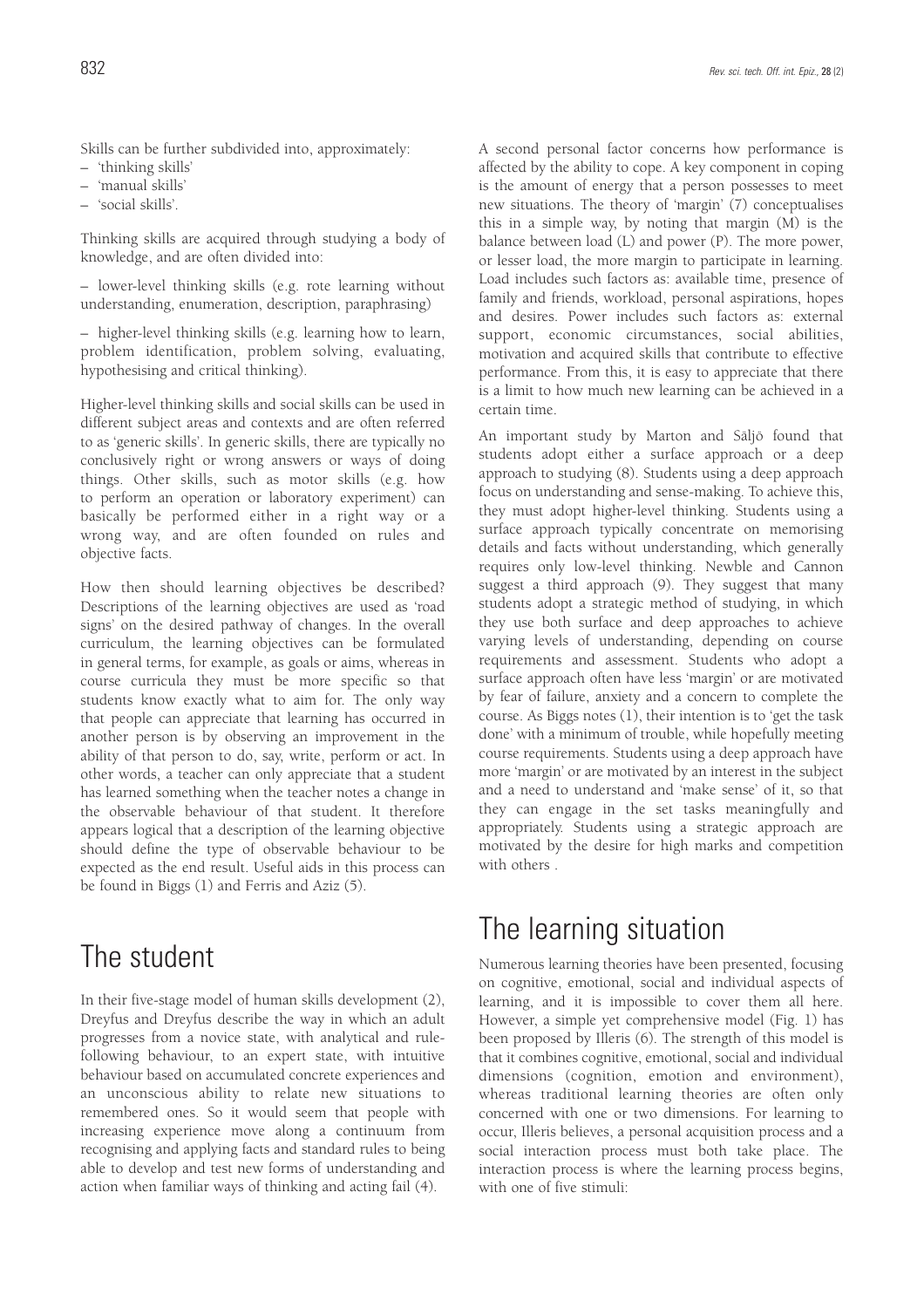

### **Fig. 1**

**Illeris model of the three dimensions of learning**

Learning has an individual cognitive and emotional dimension and an external environmental dimension (6)

– a perception of the raw material, i.e. a sense impression that is not mediated or structured by any other person

– transmission, i.e. another person structures and transmits specific sense impressions, e.g. in lectures and instruction or through questions

– experience, in that the student acts as well as receives, thus benefiting from the interaction

– imitation, in which the student copies the behaviour or actions of another

– participation, in which the student is engaged in goaldirected activities, often with others.

When the learning process is initiated by the interaction process, the personal acquisition of knowledge and skills is achieved through cognitive and emotional dimensions. In the model proposed by Illeris, cognition and emotion are closely intertwined mental processes that interact simultaneously, e.g. when a student learns to perform a surgical procedure, he or she may be afraid of hurting the patient. The inclusion of the emotional dimension in the model is important since this explains the influences of motivation, anxiety and level of confidence in one's own abilities (i.e. self-efficacy) on learning. It also offers a way to explain resistance to learning if the student is not interested in or does not understand the relevance of the subject.

The result of the cognitive and emotional processes, i.e. what is learned, is stored in mental structures. The formation of a totally new structure is called 'cumulative learning'. Adding to an existing structure is called 'assimilation', while the dismantling of existing mental structures and reconstruction of new ones is called 'accommodation'. These types of learning are illustrated in Figures 2, 3 and 4. An extreme form of accommodation is 'transformative learning', where multiple cognitive and emotional structures are accommodated simultaneously.





**An illustration of cumulative learning, showing the development of a completely new mental structure**



### **Fig. 3**

#### **An illustration of assimilative learning, in which an existing mental structure is amended**

This form of learning is perhaps the most common. In the purest form, it is a slow and peaceful process in which the person adapts to new situations by remodelling existing mental structures. The association with the original learning situation remains unbroken, and this can make it difficult to use the resulting new knowledge in contexts that do not resemble this learning situation





### **An illustration of accommodative learning where existing mental structures are broken down and a new mental structure is developed**

Accommodative learning is a demanding process but, because it also demolishes the association with the original learning situation, the resulting knowledge is not fixed to the original context and can thus be used in different circumstances. This makes accommodative learning useful for developing knowledge and skills that can be used in different contexts, e.g. the ability to identify, describe and solve illdefined problems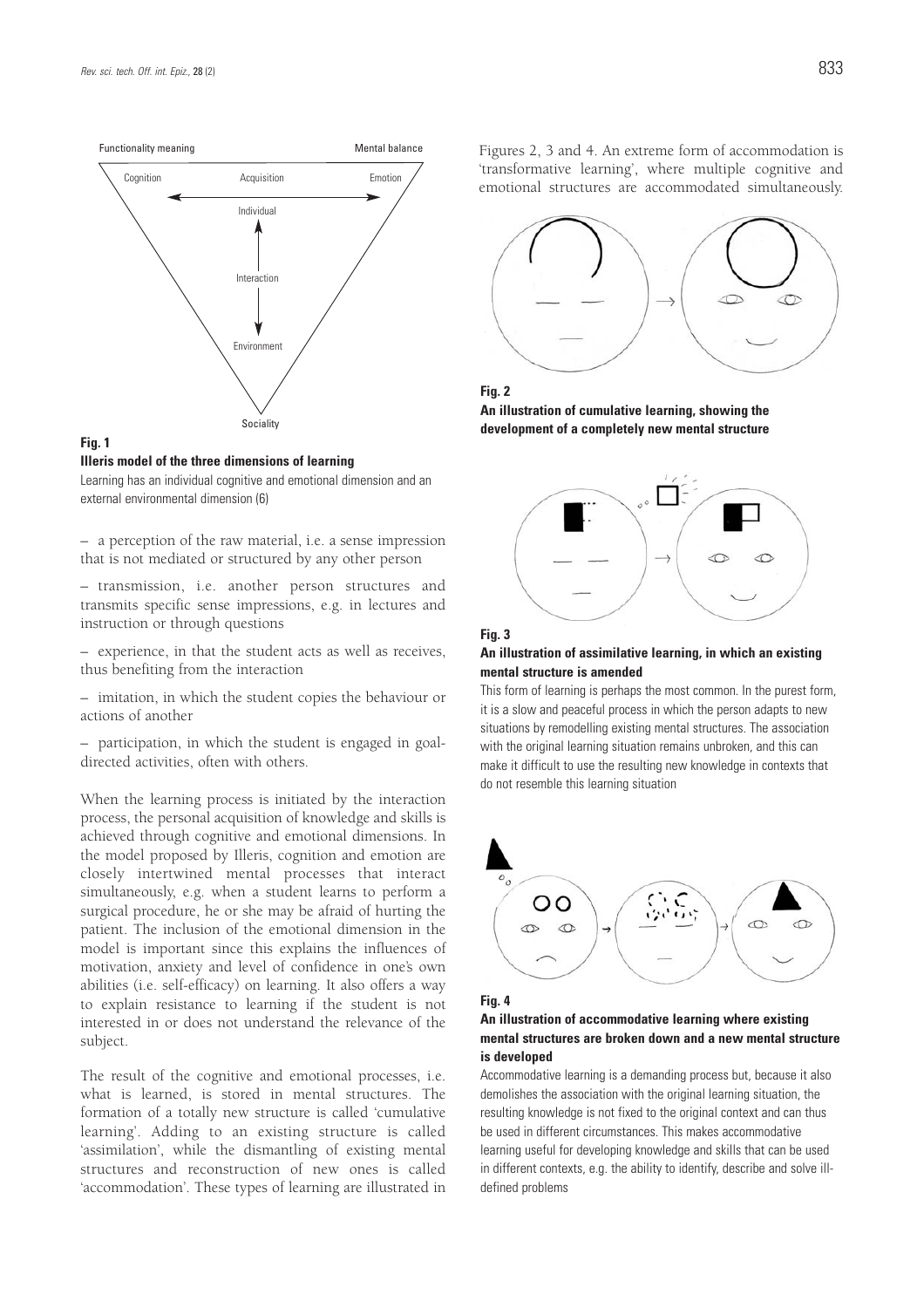Not all mental constructions are valid and misunderstandings or flawed knowledge constructions will occur, just as, in the same way, no motor skill employed for the first time will be perfect. The mental constructions behind invalid knowledge and imperfect skills must be amended or fine-tuned by assimilation or rebuilt by accommodation. Usual ways of achieving this include questioning students to demonstrate whether their conclusions are valid and giving corrective feedback.

Accommodative and transformative learning contrast with cumulative and assimilative learning, in that they are not closely connected to the learning situation and thus can be used in new contexts that do not resemble the original learning situation. The reason for this is that accommodative and transformative learning deconstruct established mental structures and therefore also demolish the original association with the learning situation. Accommodative and transformative learning are thus closely related to the development of knowledge and skills that can be applied in different or unknown contexts. Accommodative and transformative learning are therefore relevant when learning generic skills, such as problem solving and critical thinking. On the other hand, cumulative and assimilative learning seem to be relevant for lower-level activities, such as rote learning, enumeration, describing, following rules, applying manual procedures and automatically performing specified procedures.

Cumulative and assimilative learning tend to be a steady progression, adding new knowledge to existing knowledge in an evolutionary manner. In contrast, accommodative learning is more demanding and takes much more effort than cumulative or assimilative learning, because it deconstructs already established mental structures, both cognitive and emotional. Transformative learning is even more demanding, since multiple mental structures of both a cognitive and emotional nature are broken down and then built up again. It is quite common for a great deal of energy and emotion to have been used to develop the mental structures that are now being broken down and rebuilt. The difficult and intense nature of transformative learning is illustrated by the quotation in Figure 5. Essentially, it is far easier for a student to undertake cumulative or assimilative learning – even more so, if the student does not have a sufficient 'margin', is not adequately motivated or is not confident in his or her own ability to deal with the learning situation.

External factors also influence the kind of learning that students undertake. Factors that favour cumulative and assimilative learning include:

– a heavy workload

– a traditional, discipline-based curriculum with limited integration of different subjects

– set teaching hours, lectures, closed questions and assignments with fixed, pre-planned outcomes, all directed by the instructor

– rote learning without understanding

– structuring the content of the learning so that it is connected to existing knowledge (e.g. using concept maps).

Some of these factors also favour a surface approach to studying, in which students concentrate on memorising facts and details without understanding, usually because they do not have a sufficient margin, or are motivated by fear of failure, anxiety and a concern to complete the course. Teaching techniques that favour accommodative learning include problem-based projects, self-directed learning and open questions. Reflection is another way of engaging in accommodative learning. For example, the teacher could demonstrate for the student the thinking process that an expert in the field uses to analyse and solve problems. Another useful approach is asking the student about what was learned, why a certain action or approach was taken and why the chosen action worked or did not work.

# Application

It is well known that knowledge and skills must be used to be remembered. A person may learn a foreign language but, if it is not used, it is forgotten. Another typical example is the clinical expert who becomes an administrator and, slowly but inevitably, gets 'rusty' in their clinical skills and knowledge, sometimes to the point of no return. This is also true for students and it means that what a student has learned in one course should be used and built upon in their other courses or professional work life.

*It has been some challenging years. I have undergone more than one transition. From a blank piece of paper to a crumpled, coffee stained paper, filled with paragraphs, scribbles, sticky notes and 'to do's'. I have had to face my own prejudices and rearrange the puzzle.*

*Three years of conflicting emotions.*

*But I came out stronger and wiser, definitely knowing a lot more about my self.*

### **Fig. 5**

### **An example of transformative learning**

Excerpt from the preface of a doctoral thesis (10) 'It is evident that, during this PhD study, significant transformative learning has occurred, in which multiple deep-rooted cognitive and mental structures have been broken down and rebuilt.'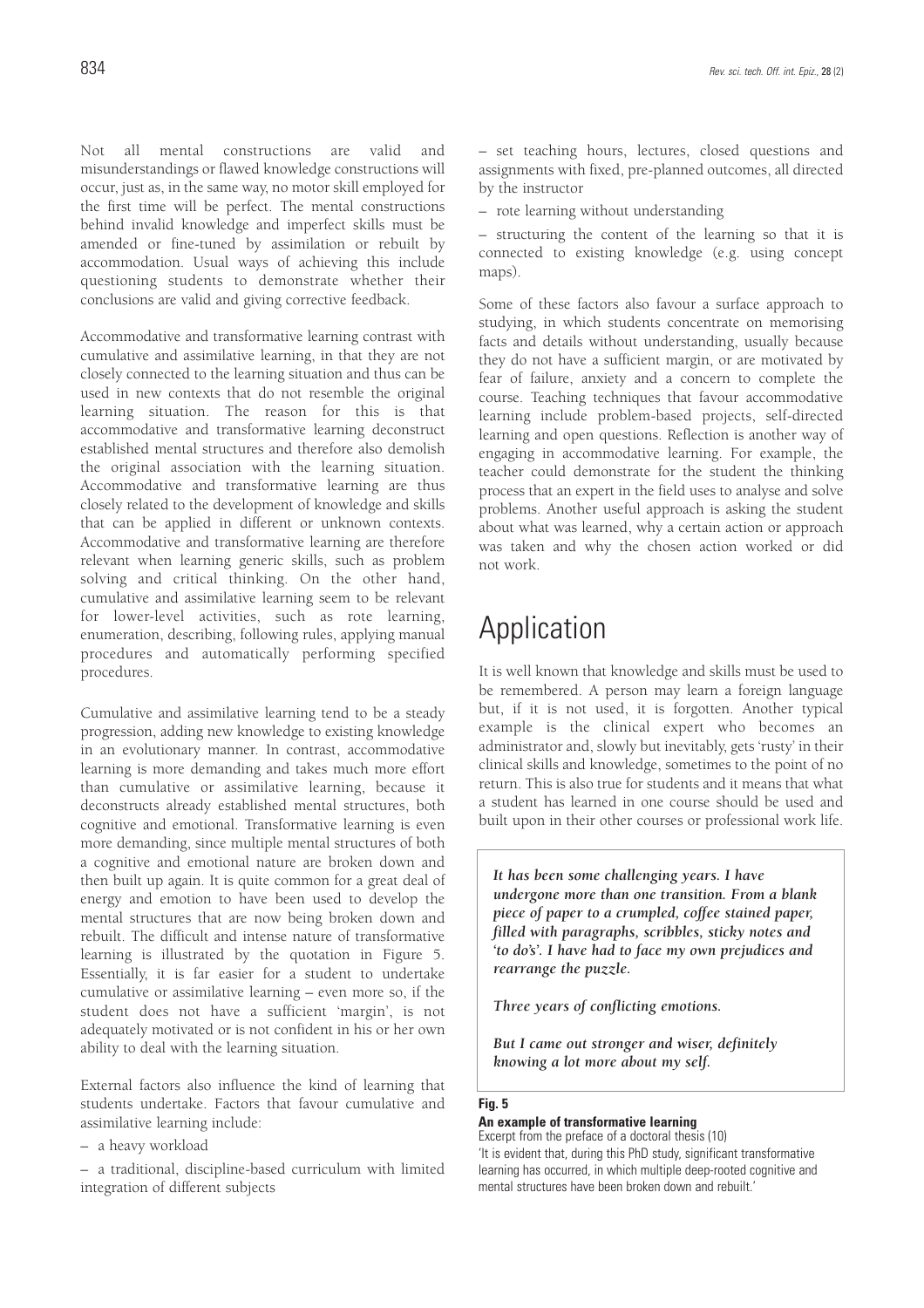Acquired knowledge and skills can be applied in many ways in subsequent courses of study or during working life. It is important for the transfer of knowledge and skills that the student can perceive some identical elements between the learning situation and the circumstances in which that learning is applied (9). Obvious elements, such as concrete superficial similarities, are easier to identify than underlying principles. This concept is reflected by Eraut (3), who identifies four forms of transfer:

- replication
- application
- interpretation
- association.

In essence, the circumstances of application can be described either as a situation focusing on concrete action, in which there are many concrete or obvious identical elements between the learning situation and the situation in which that learning is applied (i.e. replication and application), or a situation where there are no obvious identical elements, requiring understanding, evaluation, comparison and judgement (i.e. interpretation and association).

Obviously, there will be many circumstances in which the learning situation and the application situation share identical elements. Thus, cumulative and assimilative learning are both vital components in the learning situation. On the other hand, when there are no obvious identical elements, the student must be able to identify and understand the new situation or context, and this process requires accommodative learning.

# General discussion

From the points raised above, it appears that lower-level thinking and many motor skills are best learned by cumulative and assimilative learning, while higher-level thinking is best learned and developed by accommodative learning. The decision on which level to aim for (that is, the learning objective) depends on many factors, some of which may be governed by demands outside the actual learning or application situations, e.g. the requirements of accreditation bodies, governments, etc. Most learning objectives are, however, formulated locally. To aid in developing such objectives, useful insights can be gained from theories on learning and transfer.

The subsequent application situation may require acquired knowledge and skills to be applied through concrete actions – a process which often corresponds to cumulative and assimilative learning. On the other hand, the application situation may call for the student to apply their knowledge and skills to understand, evaluate, judge and/or compare different situations, a process which corresponds to accommodative learning. So, some knowledge into where and how the acquired knowledge and skills are to be applied will indicate the kind of learning required and indicate potential teaching techniques.

Furthermore, it emerges that the Confucian dictum, 'A journey of a thousand miles begins with a single step,' also applies to learning. This means that, in novices, a new mental structure has to be constructed (cumulative learning) to which new knowledge can be added (assimilative learning); or existing mental structures must be amended (assimilative learning), in order to adjust or fine-tune knowledge and skills. For example, students know how to use a knife and this can be the starting point for learning how to use a scalpel. Novices depend on facts and rules, and they need a task to be split into smaller units, with detailed instruction, corrective feedback and opportunities to try again. To develop higher-level thinking skills, students have to use accommodative learning, and ways of encouraging this include problem-based projects, self studies, reflection and observing a teacher while he or she demonstrates the thinking process of a more experienced person.

For the student, a key factor is motivation. If the student is not motivated, it is very difficult to learn generic skills (accommodative learning), since there is a great risk that a surface approach (cumulative and assimilative learning) may be taken. The student may even resist or actively defend themselves against learning. Moreover, motivation is necessary to increase the sense of self-efficacy, which is essential if the student is to learn and perform a new skill. It is sometimes said that motivation is the responsibility of the student and not the teacher. To some degree this is correct, in the sense that it is only the student his- or herself who can make the necessary emotional changes and become motivated. However, motivating the student should also be a concern of the teacher, if not for the sake of learning then for the sake of the side-effects of nonmotivation. Such side-effects may include:

- decreasing numbers of students passing a course
- lower course grades
- increasing drop-out rates

– students taking a longer time than predicted to complete the programme.

Such indirect measures of lower motivation are likely to be noted by the faculty or at least by those who accredit or fund the teaching programme, which may have deleterious effects upon the teacher.

There are several ways in which a teacher can try to maintain or increase student motivation. For example, the teacher can act as a role model, by:

– presenting the desired or required learning outcomes in advance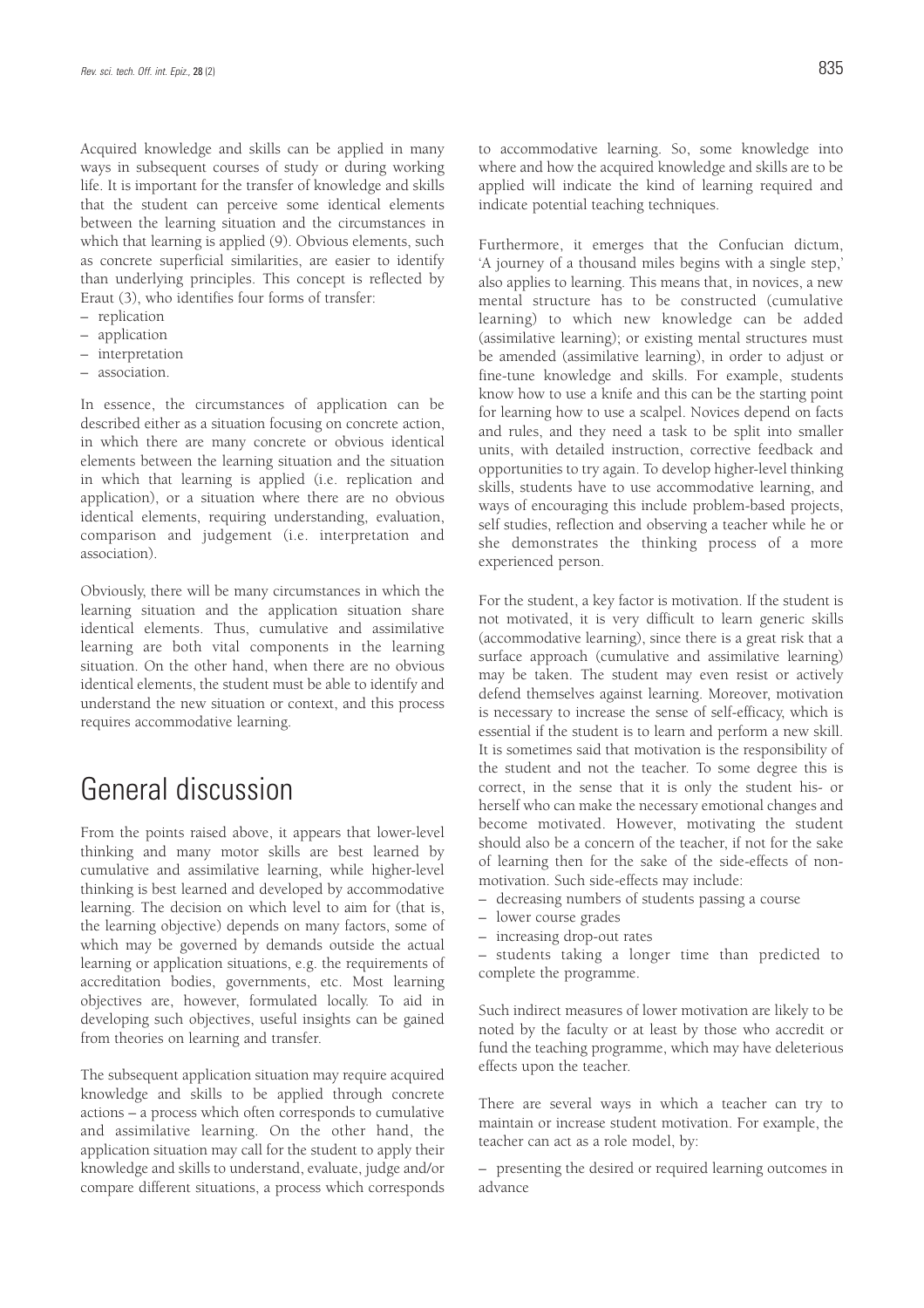$\Box$ 

– explaining the relevance of a certain learning outcome

– allowing the student to become involved in planning the learning activities

– increasing confidence by breaking tasks down into smaller tasks that can be more easily handled and mastered, step by step, wherever possible

– allowing failure and encouraging the student to learn from it.

Other key factors are time and workload, both of which affect the 'margin' of the student and thus their ability to cope with new learning. It is not uncommon to hear teachers and students say, 'There is simply not enough time.' To a large extent, this is correct, simply because the knowledge base within veterinary medicine, and in society in general, is increasing dramatically and this, together with the relatively fixed maximum duration of a veterinary curriculum, creates a conflict which anyone involved in curriculum revisions has experienced. There are no easy ways to resolve this. Part of the solution includes defining essential curricular subjects and essential 'day-one' competencies at graduation. An increasing use of teaching/learning activities that focus on accommodative learning, i.e. problem-based or problem-oriented learning, will also contribute to the solution. However, as the veterinary knowledge base and the need for new and complex skills continue to increase, the time may have come to consider changing the entire model of veterinary education.

# **Les principes de l'éducation des adultes : le processus d'apprentissage**

### A.L. Jensen

### **Résumé**

L'apprentissage est l'acquisition par un individu de connaissances et de compétences nouvelles ; il peut être considéré sous deux aspects, en tant que processus et en tant que résultat. Dans l'enseignement formel, l'accent est mis sur des résultats d'apprentissage prédéfinis, en misant sur le caractère relativement permanent de l'amélioration des connaissances et des compétences. Toutefois, cela n'est pas toujours le cas ; il est donc important d'examiner de plus près le concept de « transfert ». Le transfert désigne la capacité d'utiliser des connaissances et des compétences acquises dans un contexte particulier afin de les appliquer dans d'autres contextes. Plusieurs facteurs déterminent les possibilités de transfert. L'auteur examine l'influence que certains facteurs spécifiques, liés à l'étudiant, au contenu des cours et à la situation d'apprentissage, peuvent exercer sur l'acquisition de compétences et de connaissances nouvelles. Enfin, il explique pourquoi certaines méthodes d'apprentissage facilitent le transfert dans d'autres contextes des connaissances et des compétences.

### **Mots-clés**

Didactique – Éducation des adultes – Enseignement – Programme d'enseignement – Transfert des connaissances.٠